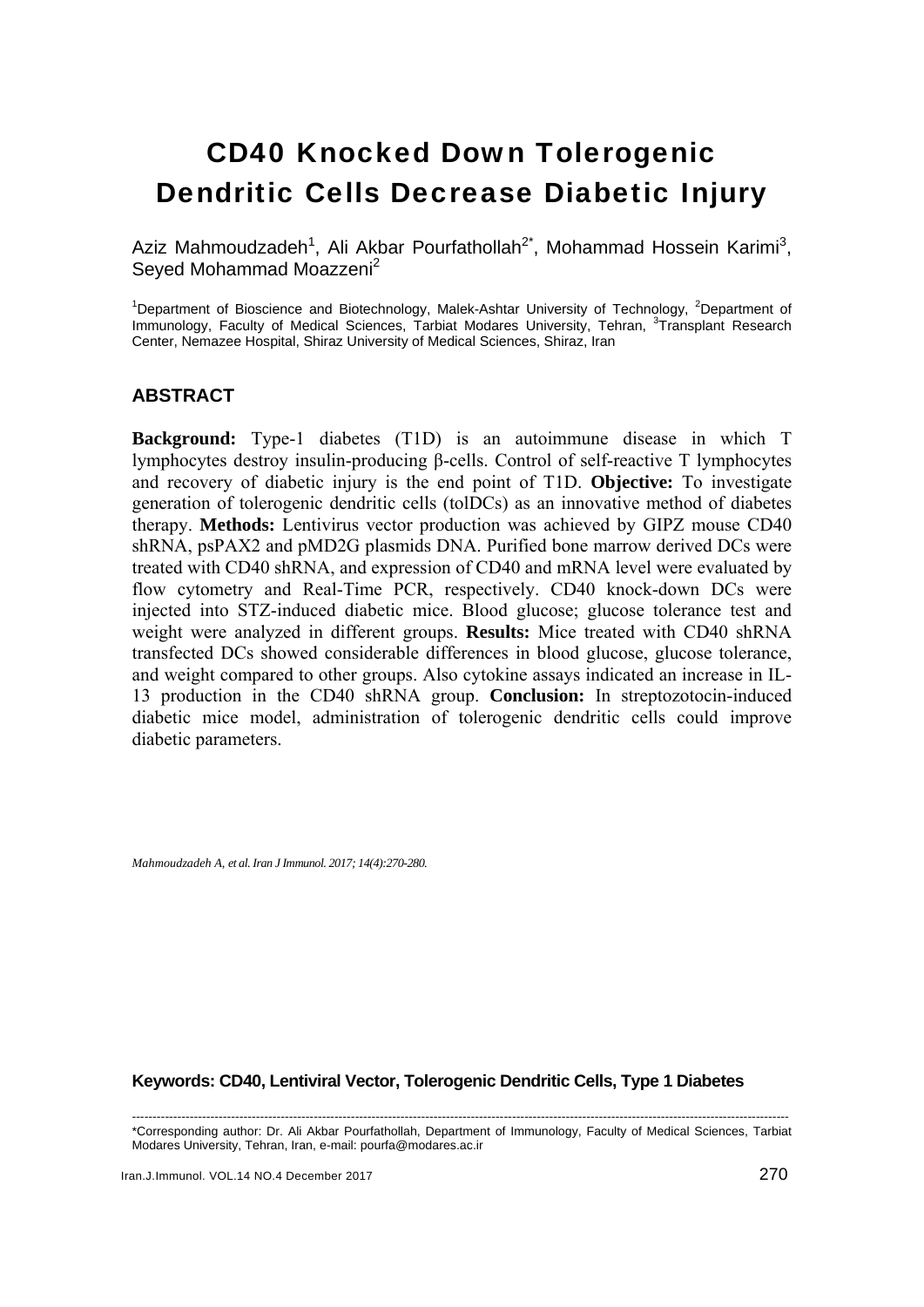# **INTRODUCTION**

Guvenile or insulin-dependent diabetes, nowadays known as Type 1 diabetes (T1D), results from autoimmune destruction of insulin-producing β-cells by T cells. Immune system attacks β-cells in the islets of the pancreas resulting in their destruction and decreasing the capability of the individual to maintain normal blood glucose level. Therefore, development of hyperglycemia and more seriously, diabetic ketoacidosis, and ultimately death may occur (1). This type of diabetes has been rising steadily in developed countries, and the prevalence of T1D is estimated at 171 million of the adult population (2). By 2020, the prevalence of T1D in children under the age of 5 will double, and in children younger than 15 years may reach 160,000 cases (3,4,5). There is no preventive methods for the development of diabetic complication and only using of insulin can bring blood glucose to normal range (6). Research on the novel treatment strategies is conducted worldwide, including:

-Intra-islet injections of precursor cells that can be differentiated into neoislets/pancreatic β-cells upon appropriate stimulation (7,8).

-Regeneration of β-cells therapies aiming at full replacement of destroyed pancreatic islets by tissue-specific directed differentiation and genetic reprogramming (9,10).

-Immunotherapy techniques such as peptides activity, T cell receptor function and blocking adhesion molecules interactions. Generation of immune tolerance has been developed by regulatory T Lymphocytes and co-stimulatory molecules and cytokines by self-reactive T lymphocytes control (11-15).

Dendritic cells (DCs) are one of the most widely used cells for immunotherapies, probably due to their relative ease of production and lack of toxicity associated with administration and their clinical effectiveness (16). It has been shown that in NOD (Non-Obese Diabetic) mice, *in vitro* treatment of antisense oligonucleotides (AS-ODN) against co-stimulatory molecules maintenance DCs in immature state that can prevent or delay diabetes (17). In this study, we used a novel method to produce tolerogenic dendritic cells by lentiviral vector to deliver CD40 antisense molecule into dendritic cells. Administration of tolerogenic dendritic cells produced by this method could recover diabetic parameters; therefore, it could be a novel treatment method for diabetic patients.

# **MATERIALS AND METHODS**

**Animals.** Male DBA/2J and BALB/c (H-2d) 6-8-week mice were purchased from Pasteur Institute of Iran, Tehran, Iran. Access to water and food as well as hygienic conditions was conducted according by Tarbiat Modares University animal ethic protocols.

**Generation of Dendritic Cells.** DBA bone marrow progenitor cells were selected generate DCs, as previously described by Moazzeni *et al.* (18). Briefly,  $5 \times 10^6$  bone marrow cells were cultured in 4 ml of RPMI-1640 medium supplemented with fetal calf serum (10%), Penstrep (100 U/ml and 100 µg, respectively) and 2 mM L-glutamine (all from Gibco, U.S.A.). All cultures were produced in six-well plates. Recombinant IL-4 (mouse Interleukin 4) and GM-SCF (mouse granulocyte macrophage colonystimulating factor) were added to plates, 10 ng/ml and 20 ng/ml respectively) (both from Peprotec, U.K.). The plates incubated in 37°C and 5% CO2. After 96 h (Day 3), non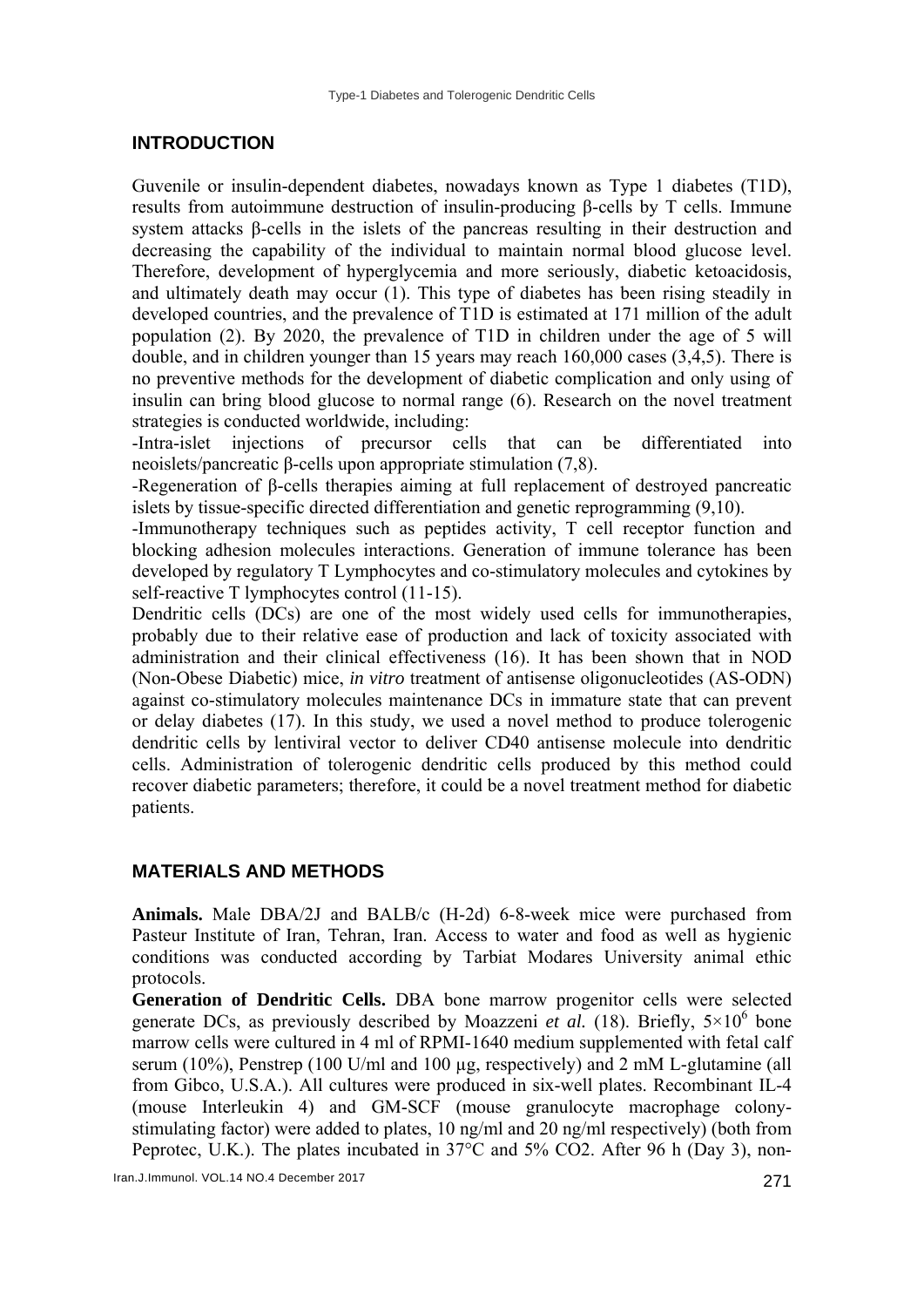adherent cells were harvested, and fresh RPMI-1640 was added. On day 5, half of medium aspirated and fresh medium and cytokines was added. Non-adherent cells were harvested after 7 days. DCs were stimulated with 5  $\mu$ g/ml LPS (Sigma, U.S.A.) for 8-10 h. Purity of the DCs was determined by flow cytometry using PE labeled anti CD11c (Abcam, U.K.).

**Plasmids DNA Purification.** The bacteria of GIPZ mouse CD40 shRNA (with GFP), non-silencing CD40 shRNA, psPAX2 and pMD2G plasmids in glycerol were purchased from ThermoFisher Scientific, and 5 µl of these bacteria was cultured in 5 ml (25 g/l) of LB broth. After 12-16 h, plasmid DNA purification was performed by plasmid DNA purification Macherey-Nagel (MN, Germany) kit. Briefly, 5-15 ml of saturated LB culture was centrifuged and the precipitate was added to cell lysis buffer. The clarified lysate was placed in NucleoSpin plasmid column, and after centrifugation, the eluted DNA was collected by adding elution buffer. Then, the concentration of plasmid DNA was measured by nanodrop.

**Virus Packaging.** Lentiviral vector was generated in HEK-293T cells by transfecting calcium phosphate. Briefly, in 10 cm<sup>2</sup> plates,  $5 \times 10^6$  HEK-293T cells were plated in 10 ml of the medium, and were transfected on the following day with 21 µg CD40 shRNA and CD40 non-silencing plasmid vectors, 10.5 µg pMD2G plasmid and 21 µg psPAX2 plasmid. 14-16 h post transfection, medium aspirated and 10 ml fresh pre-heated virus medium was added. In 2 and 3 days post transfection cell supernatant was collected and filtered through a 0.4-mm pore size. Collected supernatant centrifuged at 25000 rpm/90 min at 4°C by ultracentrifuge (Beckman, U.S.A.) for concentration. Concentrated viral vector titer was checked using HEK-293 T cells.

**Titration of Vector.** For titration serial dilutions was used in HEK-293T cells. Simply,  $6 \times 10^4$  HEK 293T cells/wells were plated in 250 µl medium on 24-well plates, 4 wells were inoculated by virus, and one well was kept as a negative control. After 24 h, fresh medium (1 ml) was added to each well. After 72 h, GFP expressing cells of each well were detected by an invert fluorescence microscope and quantified by flow cytometry to determine transducing units (TU) per milliliter.

**Transduction of Lentiviral Vector to DCs.** In 10 cm<sup>2</sup> plate  $5\times10^4$  purified BMderived DCs with concentrated lentiviral vectors  $(2\times10^6 \text{ TU/ml})$  were transduced. MOI 10-40 for 6 h in the presence of polybrene  $(1 \mu g/\lambda)$  (Sigma, U.S.A.) transduction was conducted. Afterwards, supernatants of the cells were replaced with 1 ml of fresh medium. GFP expression by invert fluorescence microscope was visualized after 72 h.

**Flow Cytometry.** Immature DCs, mature DCs and mature transducted DCs with CD40 shRNA and CD40 non-silencing shRNA lentivectors  $(2\times10^5$  in 50 µl PBS) were incubated with fluorescein isothiocyanate (FITC)-conjugated rat anti mouse for CD40, and appropriate isotype controls (From BD, U.S.A.) for 30 min on ice. After staining, the cells were washed in wash buffer (PBS containing 2% FBS), and were fixed in 2% paraformaldehyde. The tubes were subjected to flow cytometric analysis.

**Real Time PCR.** Total RNA isolation of animal cells was done as mentioned by the manufacture protocol. Purity and integrity of RNA were determined by measuring the optical density in 260/280 nm and electrophoresis in 1% agarose gel. RNA transcribed to cDNA By superscript III reverse transcriptase and oligo dT (Invitrogen, USA). CD40 and beta-actin mRNA expression for quantitative analysis was performed by Real-Time PCR using My-IQ cycler system and IQ syber green supermix kit (Biorad, Milan, Italy). Forward and reverse primers and the template cDNA amplifications were carried out in the presence of SYBR Green I Dye. Beta-actin gene was internal standard and target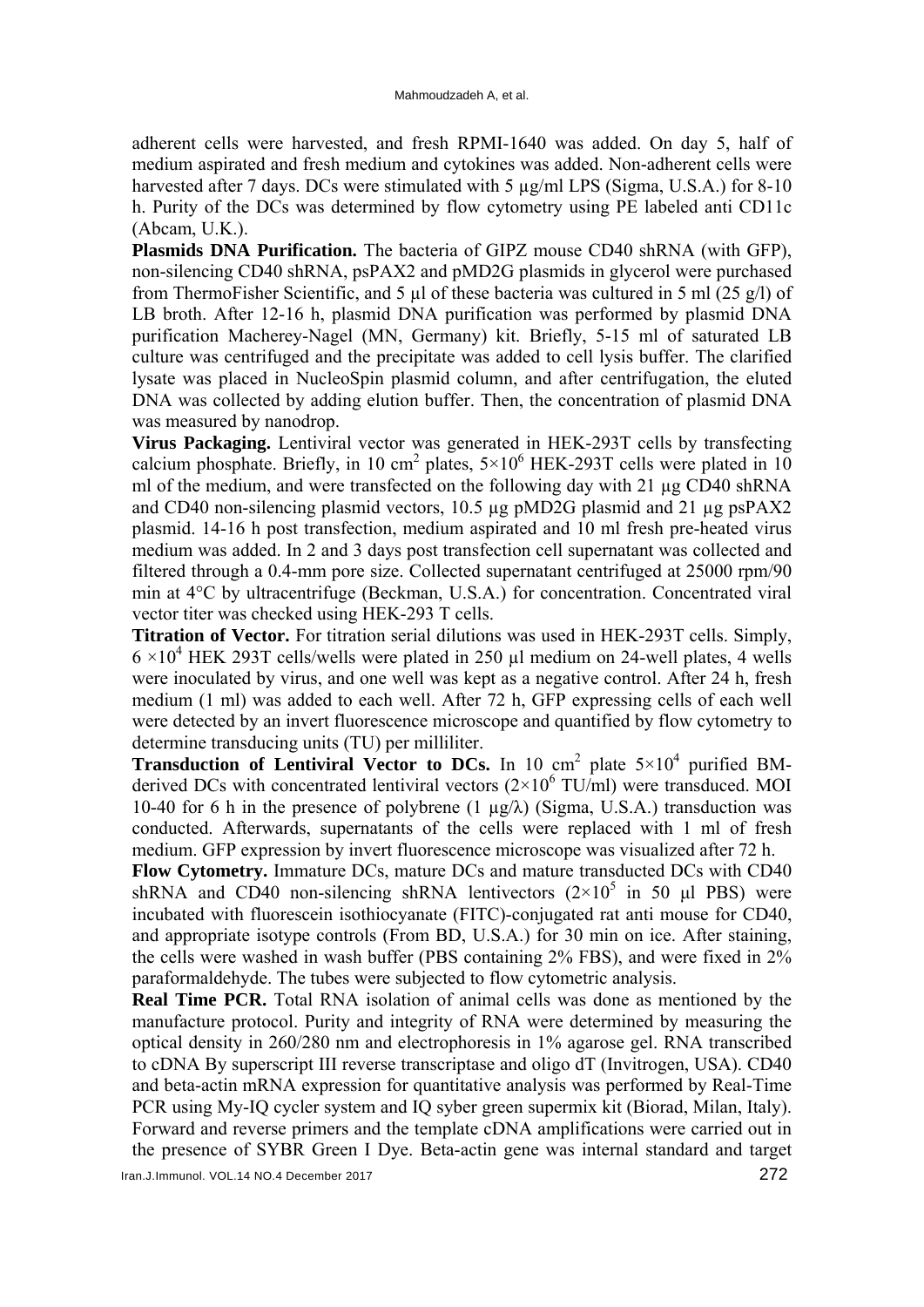genes were measured as fluorescent signal intensity normalized with it. The primers were designed for CD40 gene and beta-actin as an internal control and blasted for sequence checking using Oligo 6.1 software. The primers were synthesized by Macrogen Company (South Korea).

| CD40-Forward        | 5'-ACTGTGAACCCAATCAAGG-3'    |
|---------------------|------------------------------|
| CD40-Reverse        | 5'-TCTCCATAACTCCAAAGCC-3'    |
| Beta-Actin-Forward  | 5'- CTTCTTGGGTATGGAATCCTG-3' |
| Beta-Actin –Reverse | 5'-GTGTTGGCATAGAGGTCTTTAC-3' |

**Cytokine Assay.**  $10^5$  DBA mice mature DCs, non-silencing CD40 shRNA and CD40 shRNA were cultured separately with the allogeneic T lymphocytes  $(10^6 \text{ cells from}$ Balb/C) for 48 h. T cell cytokine (IL-13) production was assessed in supernatants using flowCytomic sandwich immunoassay (eBioscience, U.S.A.). Briefly, antibody coated beads were added and incubated with the samples. Biotin-conjugated, optimally paired antibodies specific for bound analytes were added, and then Streptavidin-PE was subjoined to detect biotin-conjugated antibody. After flow cytometry, the concentration of cytokine was analyzed by FlowCytomix™ Pro software.

**Induction of Diabetic Mouse Model with Multiple Low Dose Streptozotocin.** The final dose of 50 mg/kg of Streptozotocin (STZ) in sodium nitrate solution was injected in five consecutive days to induce diabetes. Since this solution is unstable, it should be administered within 15 to 20 min after preparation. The mice must be kept fasting at least for 4-6 h, and then streptozotocinin sodium nitrate solution was injected to them via intra peritoneal route. After 4-5 weeks, the tail vein blood glucose was measured using glucometer. Glucose levels higher than 250 mg/dl were considered an indicator of diabetic mice.

**Injection of Tolerogenic Dendritic Cells.** After induction of tolerogenic dendritic cells with CD40 shRNA, 10<sup>6</sup> tolerogenic dendritic cells were injected via intravenous and intra peritoneal route in two consecutive days. In addition, non-tolerogenic dendritic cells with CD40 non-silencing shRNA were injected via intravenous route in two consecutive days (Table 1).

| <b>Number of Groups</b> | <b>Name of Groups</b>        | <b>Laboratory Tests</b>                          |
|-------------------------|------------------------------|--------------------------------------------------|
|                         | Control                      | Blood glucose, Glucose Tolerance Test,<br>weight |
| 2                       | Diabetic with STZ            | Blood glucose, Glucose Tolerance Test,<br>weight |
| 3                       | Non-Silencing CD40 shRNA(ip) | Blood glucose, Glucose Tolerance Test,<br>weight |
| 4                       | $CD40$ - shRNA(ip)           | Blood glucose, Glucose Tolerance Test,<br>weight |
| 5                       | $CD40 - shRNA(iv)$           | Blood glucose, Glucose Tolerance Test,<br>weight |

**Table 1. Laboratory tests including Blood Glucose, Glucose Tolerance Test and Weight and grouping of mice are shown.**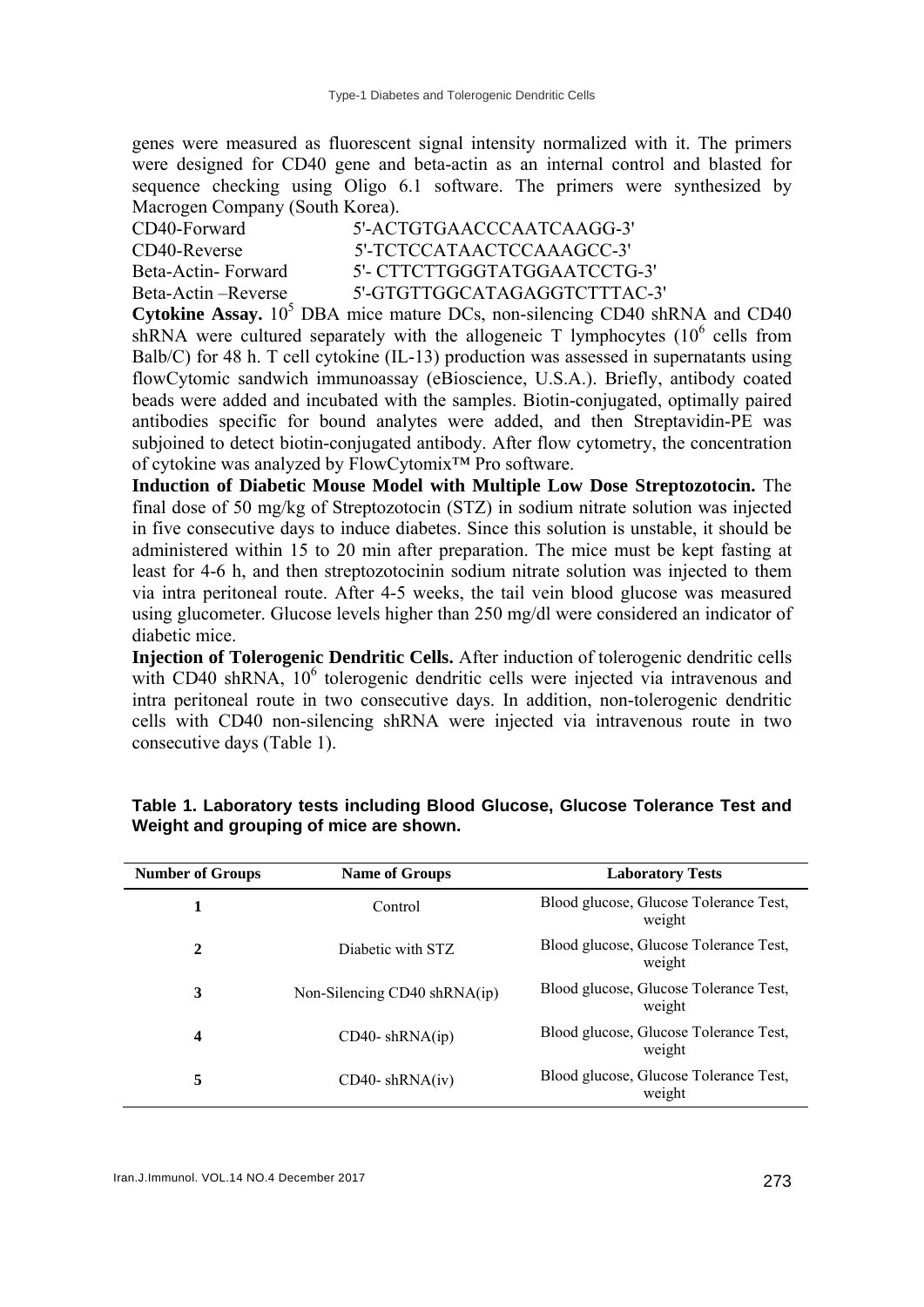**Measurement of Blood Glucose.** One week after intravenous and intra-peritoneal injection of tolerogenic DCs and non-tolerogenic DCs with CD40 non-silencing shRNA, blood glucose in all groups (Table 1) (five mice in each group) was measured up to five consecutive weeks using a glucometer.

**Glucose Tolerance Test.** Glucose was injected intra peritoneally dosing 2 g/kg to determine the glucose tolerance of all groups (Table 1). After 14-12 h fasting, blood glucose of each group was measured by glucometer from the tail vein blood in 0, 15, 30, 60, 90 and 120 min.

**Weight Measurement.** Before and during the study, different mice groups (Table 1) were weighed once a week using a digital scale.

**Statistical Analysis.** All data were reported as mean ± SD and analyzed using ANOVA (one-way) and Tukey's post test. p value (less than or equal to 0.05) was considered significant. All statistical analyses were conducted using SPSS V.16 software.

## **RESULTS**

## **CD40 shRNA Inhibited CD40 Expression in DCs.**

To investigate the effects of shRNA cytotocixity and alternation of CD40 gene expression, the cells viability and surface expression of CD40 were analyzed 48 h after transduction using 0.04% trypan blue staining and flow cytometric analysis, respectively. DCs viability was over 90%, indicating no cytotoxic effect of shRNA.



**Figure 1. CD40 expression affected by CD40 shRNA.** The gating strategy for flow cytometry(A), negative control(B), Immature DCs(C), mature DCs (D), CD40 shRNA (E), and non-silencing CD40 shRNA (F). As shown, the statistical analysis by ANOVA and Tukey HSD tests indicate that in CD40 shRNA group, compared to mature DC and non-silencing CD40 shRNA, the expression of CD40 was decreased significantly (p<0.05). This figure also shows the results of one experiment with flow cytometry.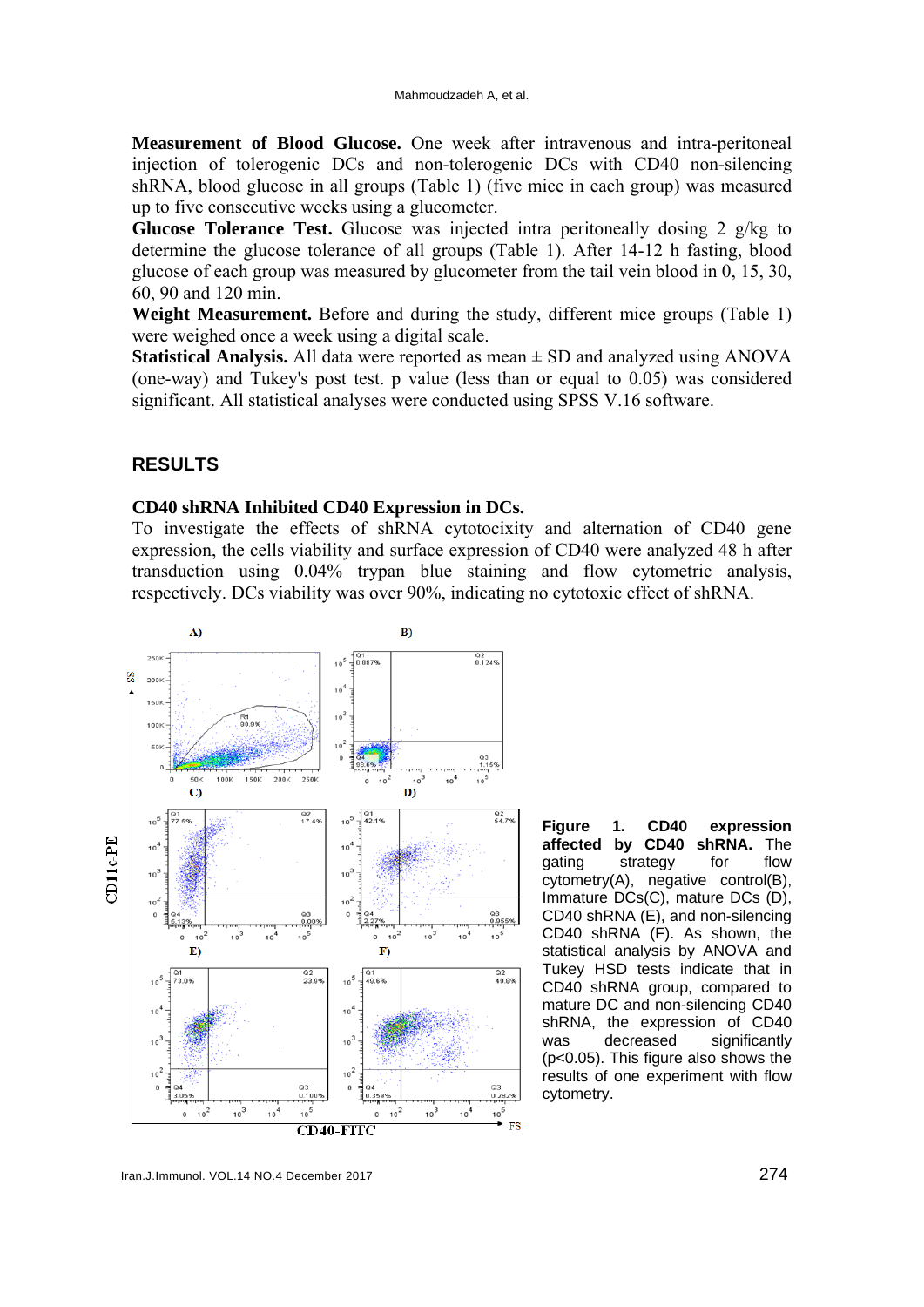All experiments were performed in duplicate and the results were shown as the mean  $\pm$ SD for each group. Considerable differences in CD40 shRNA group (23.35  $\pm$  1.76), in comparison with immature (11.9  $\pm$  2.4), mature DCs (53.2  $\pm$  1.27), and non-silencing CD40 shRNA  $(48.5 \pm 1.8)$  were seen  $(p<0.05)$  (Figure 1).

## **CD40 shRNA Down Regulated CD40 mRNA Expression in DCs.**

To investigate CD40 mRNA down regulation in DCs, Real-Time PCR was conducted. To detect down regulation of mRNA CT marker and normalization, 2-ΔΔCT method was used. The results in duplicate experiments with  $\Delta CT$  indicated considerable differences of CD40 mRNA down regulation in the CD40 shRNA group  $(33.17 \pm 0.53)$  compared to DCs before transfection (27.11  $\pm$  0.03) and non-silencing CD40 shRNA (28.86  $\pm$ 0.19) groups ( $p<0.05$ ). However, there was no considerable difference in beta-actin as an internal control of these groups.

#### **Cytokines Assay.**

In polarize T cells toward Th1 phenotype, CD40 is a key co-stimulatory molecule. In our study, allostimulation of DCs transduced by CD40 shRNA could alter cytokines profile from Th1 to Th2 was not assessed. Supernatants of mature DCs, dendritic cells treated with non-silencing CD40 shRNA and CD40 shRNA  $(10^5 \text{ cells from DBA mice})$ co-cultured with the allogeneic T cells  $(10^6 \text{ cells from Balb/C})$  for 48 h and IL-13 cytokine assay were conducted. Our results from triplicate experiments indicate considerable differences in the CD40 shRNA group  $(3427.5 \pm 161.92)$  compared to mature DCs (993  $\pm$  26.87) and non-silencing CD40 shRNA (1262  $\pm$  21.21) groups (p<0.05) (Figure 2).



**Figure 2. Th2 polarization by DCs transduced with CD40 shRNA.** Up-regulation of Th2 cytokine (IL-13) and down regulation of CD40 specificially carried out by CD40 shRNA. Analysis of IL-13 production in harvested supernatants. The data are shown as means  $\pm$  SD for three separated experiments. Means the considerable differences between groups.

**Measurement of Blood Glucose.** Using a glucometer, the blood glucose level of mice was measured for five weeks after injection of  $10^6$  DCs to all groups (Table 1). Our results from triplicate experiments (Mean  $\pm$  SD) indicate considerable differences between CD40 shRNA iv and ip injected groups in the fourth  $(297.6 \pm 13.6 \text{ mg/dl}$  and  $301.6 \pm 14.2$  mg/dl, respectively) and fifth  $(258 \pm 4.8 \text{ mg/dl}$  and  $265.2 \pm 4.4 \text{ mg/dl}$ , respectively) weeks after injection to be significantly lower than that of non-silencing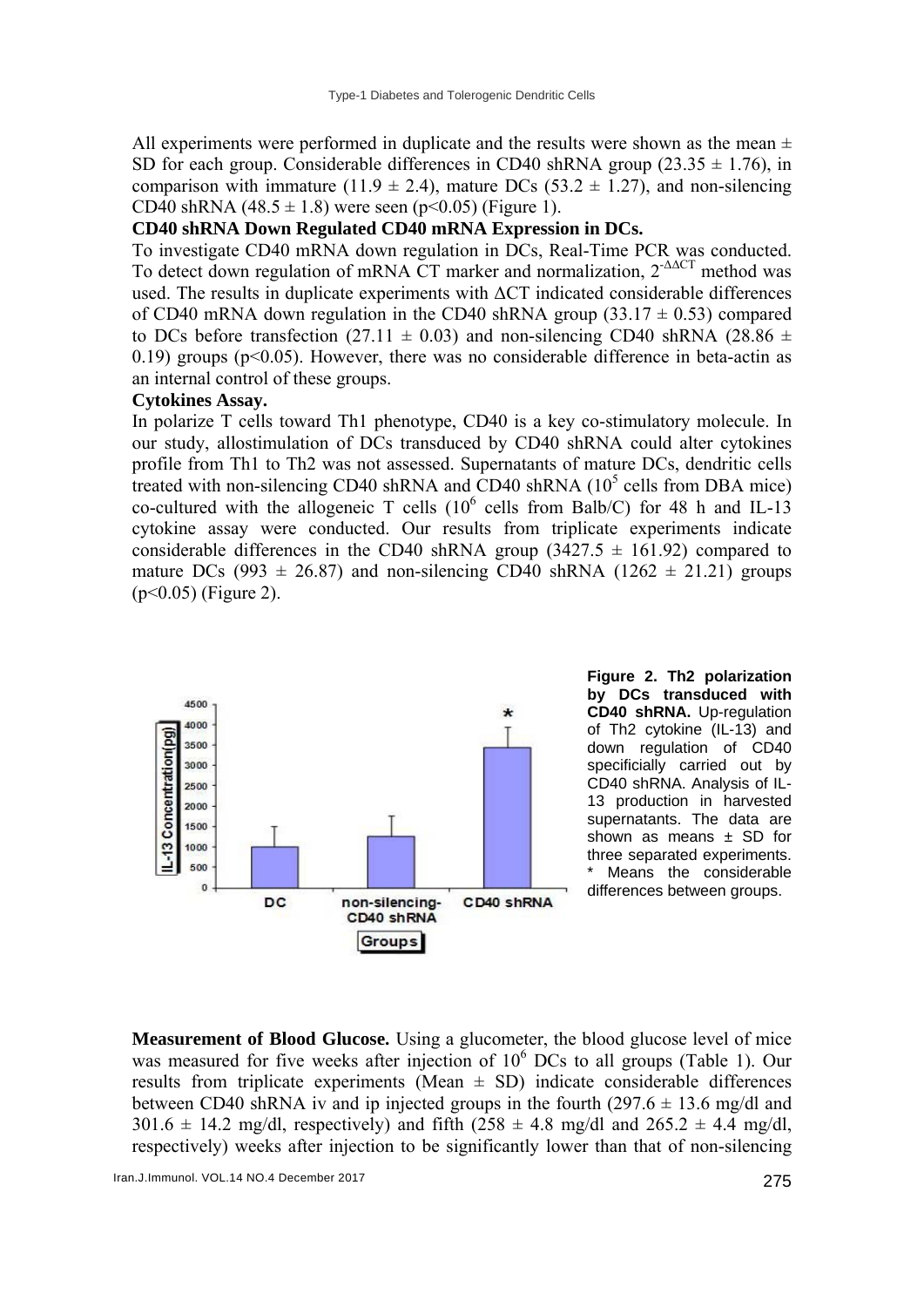CD40 shRNA in fourth  $(371.8 \pm 7.9 \text{ mg/dl})$  and fifth  $(420.8 \pm 17.2 \text{ mg/dl})$  weeks and STZ-diabetic mice in fourth (360.4  $\pm$  11 mg/dl) and fifth (425.4  $\pm$  17.8 mg/dl) weeks  $(p<0.05)$  (Figure 3).



**Figure 3. Blood glu ucose**  level in different groups at **1-5 wee eks.** Stat analysis b by ANOVA and Tukey HS D tests ind icated that in CD40 shRNA groups (iv and ip) there were considerab (p<0.05) w ith other gro ups in 4th and 5th weeks. The data are in means  $\pm$  SD.\* Means the considerable differences between groups. ble differ ences Statistical

#### Glucose Tolerance Test (GTT).

To evaluate glucose injection response in the experimental and control groups, glucose tolerance test was performed. For this purpose, 2 g/kg glucose was injected via intraperitoneal route, and beta-cell responses along with decreased blood glucose levels at intervals of 0, 15, 30, 60, 90 and 120 min were measured. As Table 1 shows the results of triplicate experiments (Mean  $\pm$  SD), indicating considerable differences in CD40 shRNA (iv and ip) injected groups at all times in comparison to non-silencing CD40 shRNA and STZ diabetic groups  $(p<0.05)$  (Figure 4).



**Figure 4. Glucose Tolerance Test in different groups p performed w within 0-120 0 min.** Statistical analysis by ANOVA a and Tukey H HSD tests in dicate th hat in CD40 shRNA gro ups(iv a and ip) c considerable (p p<0.05), co mpared to other g groups at al l test times s. The data are shown as means  $\pm$ SD.\* Means the considerable differences between groups. there differ ences were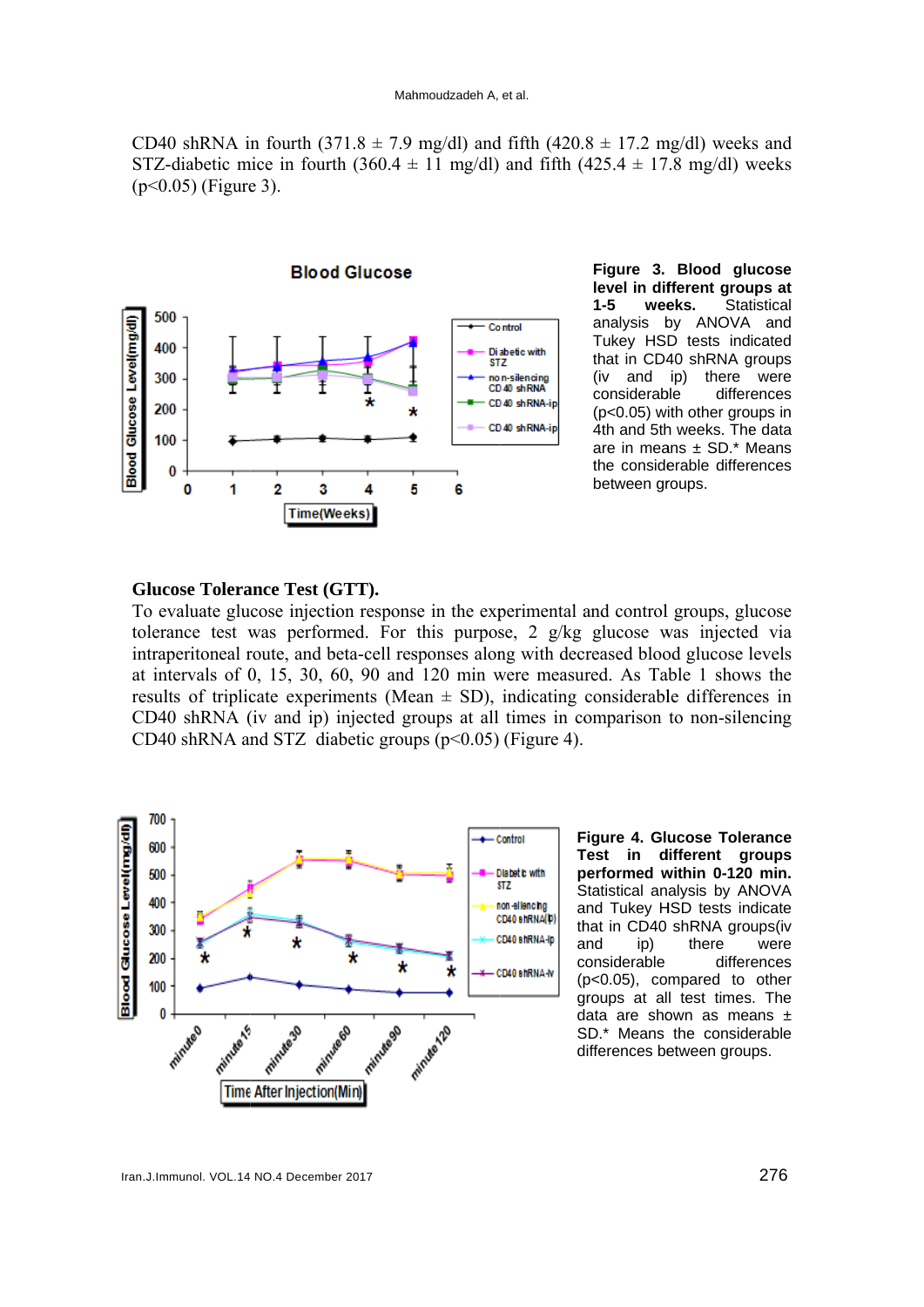#### **Weight Changes.**

All groups (Table 1), including DCs containing CD40 shRNA, non-silencing CD40 shRNA, control and diabetic with STZ groups were weighed weekly during the first week after intravenous and intraperitoneal injection. Results of triplicate experiments (Mean  $\pm$  SD) in Figure 5 indicate considerable differences between CD40 shRNA and non-silencing CD40 shRNA, control and STZ-diabetic mice groups within 4 and 5 weeks ( $p<0.05$ ) (Figure 5).



**Figure 5. Body weights in different groups in weeks 1-5.** Statistical analysis by ANOVA and Tukey HSD tests indicate that in CD40 shRNA groups (iv and ip) there were considerable differences (p<0.05), compared to other groups in 4 and 5 weeks. The data are shown as means  $\pm$  SD<sup> $\cdot$ \*</sup> Means the considerable differences between groups.

#### **DISCUSSION**

Use of cell therapy such as DCs in T1D has been reviewed in several studies and good reasons for this therapy have been mentioned. First, the most readily available sources for generation of DCs such as bone marrow progenitors by using granulocytemacrophage colony–stimulating factor (GM-CSF) culture conditions to acquire a pre-DCs phenotype. However, GM-CSF-generated pre-DCs are undifferentiated and phenotypically and functionally unstable upon *in vivo* injection. IL-4 is absolutely required to fully commit them into bona fide DCs by preventing GM-CSF induced macrophage outgrowth, contaminating DCs cultures. Bone Marrow Dendritic Cells (BMDCs) transduced by lentiviral vector encoding IL-4 are able to prevent the disease in old (12-week-old) NOD recipients (19,20). As indicated in our study, this technique was used to generate DCs. The purity and viability (77.6% and over 90%, respectively) were determined by anti CD11c antibody and 0.04% trypan blue. Second, typical migratory of tolerogenic DCs in body and as same as this type of migration by therapeutic DCs from inoculation sites to target tissues (21,22). Bioluminescence imaging demonstrated that peripheral lymph node was preferentially targeted by bone marrow derived DCs following intravenous administration. In other words, no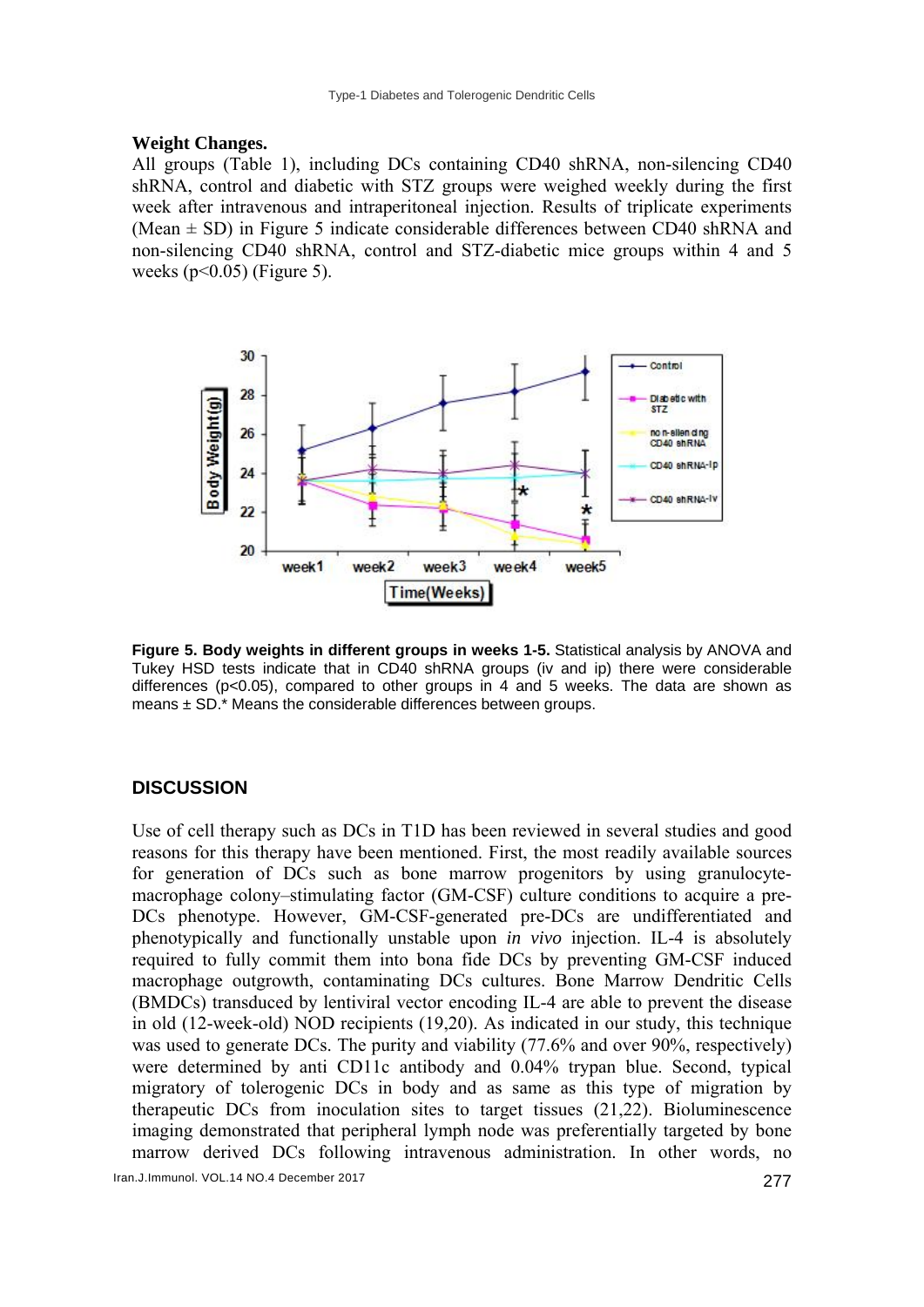differences exist in immunological responses between ip and iv injection methods. As observed, there were no differences between ip and iv CD40 shRNA DCs in blood glucose, glucose tolerance test and weight (23,24). Third, DCs are amenable to manipulate *in vitro* by actively silencing, over expressing the genes or supplementing the culture conditions. Earlier, antibodies and low molecular weight pharmacological drugs were used for gene silencing. However, in the past two decades, by enhancing the knowledge of gene functions, other branches of science have tried to silence these genes and investigate the effects. Antisense oligonucleotide and recently RNA interference (RNAi) have been the alternative methods (25,26). One of the most important studies using lentiviral vectors in DCs of rats was conducted by Mei *et al.* (2009). In their study, gene expression of CD40 was targeted, and the results suggested that the CD40 expression was decreased (27). In 2003, Belousova *et al.* used adenovirus vectors for CD40 gene silencing in dendritic cells and human embryonic kidney cell line HEK-293. Results indicated the high capacity of adenovirus vectors to infect DCs and CD40 containing tumor cells (28). Perone showed that Galectin-1 gene transfer to DCs by adenovirus could delay the onset of type I diabetes in NOD mice (29). Another study demonstrated that using oligonucleotides against CD40, CD80, and CD86 followed by NF-kB targeting could prevent diabetes in NOD mice (30). Our results are in complete agreement with other studies in which CD40 expression of DCs were down regulated. Therefore, we can conclude that the antisense can effectively reduce the level of mRNA by interfering with its function. Fourth, up regulation of co-stimulatory molecules such as MHC-II and cytokines production affected DCs maturation. Acquiring a variety of immune effector phenotypes by naïve CD4+ T helper (Th) cells strongly depends on cytokines release such as Th1 response depending on release of IL-12. Th2 cells are stimulated through OX40 ligation by DCs, produce mainly IL-4, IL-5 and IL-13, and promote B cells activation, which can be involved in auto immunity (32,33). A number of studies indicate that down regulated co-stimulatory capacity of DCs promote a tolerogenic therapeutic outcome to ensure that tolerogenic dendritic cells phenotype is stable. Thus, low co-stimulation in this way persistently keeps pro-inflammatory cytokine production in low-to absent situation. Tolerogenic dendritic cells express low levels of MHCII, CD40 and the co-stimulatory molecules CD80 and CD86 as well as low levels of inflammatory cytokines (e.g. IL-12, IL-1β, TNF), unlike higher levels of regulatory/suppressive cytokines (e.g. IL-4, IL-10, IL-13 and TGF-β) (34). More recently described induction of anergy by tolerogenic dendritic cells depends on direct cell contact, cytokines release and up-regulation of the number and function of immune cell subset, especially regulatory T cell population (Foxp3+ CD25+ CD4+) (35,36). Our results were consistent with previous studies, because suppressive cytokines such as IL-13 were significantly different in CD40 shRNA group, compared to other groups  $(p<0.05)$ . Therefore, the results suggest that differentiation of T cells to Th2 depend on down regulate of CD40 co-stimulatory.

#### **ACKNOWLEDGEMENTS**

This work was supported by a grant (94-212) from Transplant Research Center affiliated to Shiraz University of Medical Sciences. The authors also thank Tarbiat Modares University.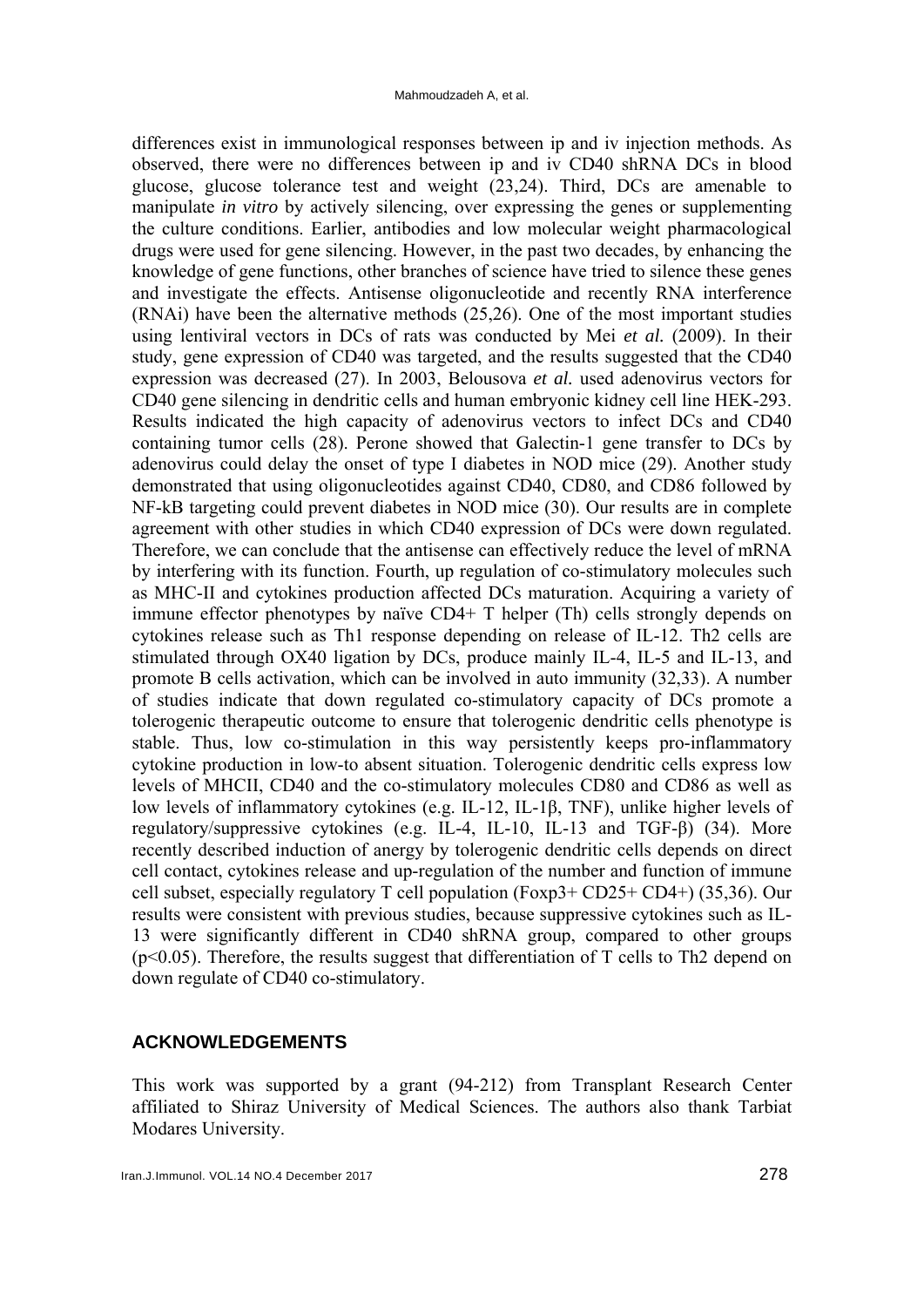#### **REFERENCES**

- 1. Lee C N, Lew A M, Wu L. The potential role of dendritic cells in the therapy of Type1 diabetes. Immunotherapy. 2013; 5:591–606.
- 2. Wild S, Roglic G, Green A, Sicree R, King H. Global prevalence of diabetes:estimates for the year 2000 and projections for 2030. Diabetes Care. 2004; 27:1047-1053.
- 3. Karvonen M, Kajander M, Moltchanova E, Libman I, LaPorte R, Tuomilehto J. Incidence of childhood type 1 diabetes worldwide. Diabetes Mondiale (DiaMond) Project Group. Diabetes Care. 2000; 23:1516-26.
- 4. Vija L, Farge D, Gautier J F, Vexiau P, Dumitrache C, Bourgarit A, et al. Mesenchymal stem cells: Stem cell therapy perspectives for type1 diabetes. Diabetes Metab. 2009; 35:85-93.
- 5. Patterson CC, Dahlquist GG, Gyürüs E, Green A, Soltész G, EURODIAB Study Group. Incidence trends for childhood type 1 diabetes in Europe during 1989-2003 and predicted new cases 2005-20: a multicentre prospective registration study. Lancet. 2009; 373:2027-2033.
- 6. The effect of intensive treatment of diabetes on the development and progression of long-term complications in insulin-dependent diabetes mellitus.The Diabetes Control and Complications Trial Research Group. N Engl J Med. 1993; 329:977-986.
- 7. Collombat P, Xu X, Ravassard P, Sosa-Pineda B, Dussaud S, Billestrup N, et al. The ectopic expression of Pax4 in the mouse pancreas converts progenitor cells into alpha and subsequently beta cells. Cell. 2009; 138:449-462.
- 8. Chung C H, Hao E, Piran R, Keinan E, Levine F. Pancreatic beta-cell neogenesis by direct conversion from mature alpha-cells. Stem Cells. 2010; 28:1630-1638.
- 9. Aguayo-Mazzucato C, Bonner-Weir S. Stem cell therapy for type 1 diabetes mellitus.Nat Rev Endocrinol. 2010; 6:139-148.
- 10. Kabelitz D, Geissler E K, Soria B, Schroeder I S, Fandrich F, Chatenoud L. Toward cell-based therapy of type 1 diabetes. Trends Immunol. 2008; 29:68-74.
- 11. Tarbell K V, Lee M, Ranheim E, Chao C C, Sanna M, Kim S K, et al. CD4+ T cells from glutamic acid decarboxylase (GAD) 65-specific T cell receptor transgenic mice are not diabetogenic and can delay diabetes transfer. J Exp Med. 2002; 196:481–492.
- 12. Chowdhury S A, Nagata M, Yamada K, Nakayama M, Chakrabarty S, Jin Z, et al. Tolerance mechanisms in murine autoimmune diabetes induced by anti-ICAM-1/LFA-1 mAb and anti-CD8 mAb. Kobe J Med Sci. 2002; 48:167–175.
- 13. Keymeulen B, Walter M, Mathieu C, Kaufman L, Gorus F, Hilbrands R, et al. Four-year metabolic outcome of a randomised controlled CD3-antibody trial in recent-onset type 1 diabetic patients depends on their age and baseline residual beta cell mass. Diabetologia. 2010; 53:614– 623.
- 14. Lee L F, Xu B, Michie S A, Beilhack G F, Warganich T, Turley S, et al. The role of TNF-alpha in the pathogenesis of type 1 diabetes in thenonobese diabetic mouse: analysis of dendritic cell maturation. Proc Natl Acad Sci U S A. 2005; 102:15995-6000.
- 15. Bour-Jordan H, Salomon B L, Thompson H L, Santos R, Abbas A K, Bluestone J A. Constitutive expression of B7-1 on B cells uncoversautoimmunity toward the B cell compartment in the nonobese diabetic mouse. J Immunol. 2007; 179:1004–1012.
- 16. Stroncek D F, Marincola F. Dendritic cells: an immunotherapy coming of age. Immunotherapy. 2012; 4:973-974.
- 17. Giannoukakis N, Trucco M. Dendritic cell therapy for type 1 diabetes suppression. Immunotherapy. 2012; 4:1063-74.
- 18. Aghdami N, Moazzeni S M, Gharibdost F, Mahdavi M. Comparison of different methods for dendritic cells generation from mouse bone marrow. Cell J (Yakhteh). 2007; 9:81-90.
- 19. Giannoukakis N. Tolerogenic dendritic cells for type 1 diabetes. Immunotherapy. 2013; 5:569- 71.
- 20. Inaba K, Inaba M, Romani M. Generation of large numbers of dendritic cells from mouse bone marrow cultures supplemented with GM-CSF .J Exp Med. 1992; 176:1693-702.
- 21. Creusot R J, Giannoukakis N, Trucco M, Clare-Salzler M J, Fathman G. It's time to bring dendritic cell therapy to type 1 diabetes. Diabetes. 2014; 63:20-30.
- 22. Creusot R J, Yaghobi S H, Chang P, Chia J, Contag C H. Lymphoid tissue- specific homing of bone marrow- derived dendritic cells. Blood. 2009; 113:6638-6647.